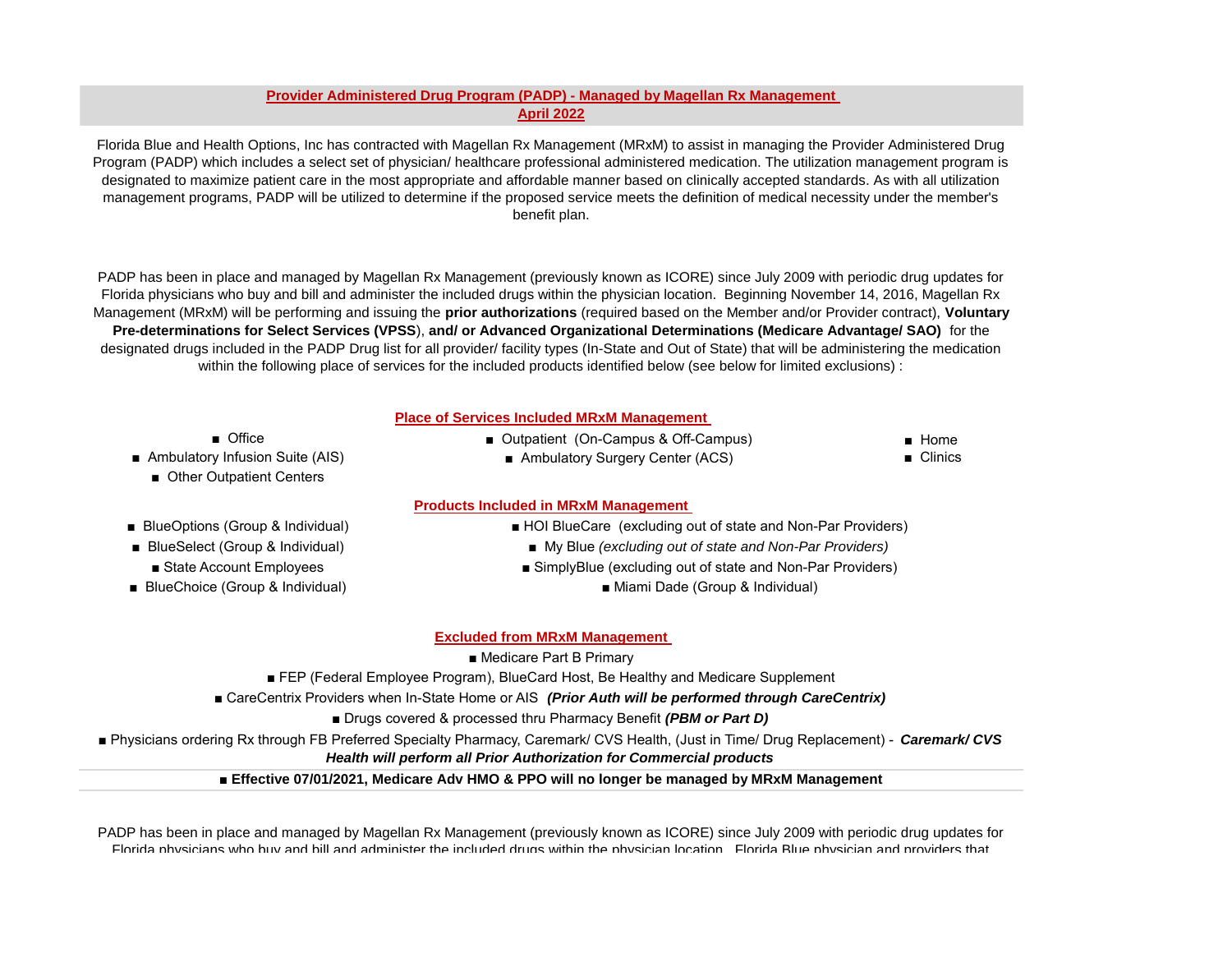Florida physicians who buy and bill and administer the included drugs within the physician location. Florida Blue physician and providers that participate with Florida Blue Utilization Management Programs (PADP) are required to obtain a prior authorization for the drugs included in the PADP Drug list prior to the administration. If a prior authorization is not obtained for the applicable drug(s), payment for that service will be denied, and the Member cannot be held responsible for the denied charges.

Additions to the PADP Drug List will be made periodically in accordance with the applicable provisions of the contract(s). Member benefit agreements may require prior authorization which would include all the drugs included in the PADP List that will be managed by Magellan Rx Management as well as additional drugs that are not included in the PADP Drug List that will be managed by Florida Blue, The additional drugs that require prior authorization based upon the member's benefit agreement that are not included in PADP, can be located on the Medical and Specialty Drug UM List. Below are the member's benefit arrangements that would require prior authorizations regardless of the physician and providers participation:

# **Member Benefit Arrangements Require Prior Auth** *(all provider arrangements)*

- BlueCare HMO (Group & Individual plans)
- SimplyBlue
- My Blue<sup>\*</sup>
- BlueSelect (Group & Individual plans)
- BlueOptions ACA/ CE Plans (Group & Individual plans)
- BlueChoice Group ACA/ CE Plans
- *\* Prior Authorization required in addition to referral when applicable*

NOTE: Member benefit arrangements that do not require prior authorization and/or provider contracts that do not align with Florida Blue Utilization Management Programs (PADP) are eligible for a Voluntary Predetermination of Select Services (VPSS) which for the PADP drug list will be reviewed by Magellan Rx Management (MRxM). For the drugs that are **not** included in the PADP Drug list, the VPSS would be managed by Florida Blue.

For the Member benefit and/or provider arrangements (UM) that require prior authorization for the listed drugs, a separate review is NOT required for the administration/ per diem services unless separately identified. When member product requires a referral to Specialist and/or prior authorization for Home Nursing services (i.e. My Blue, etc), these will be separately reviewed by Florida Blue through normal process.

|                             | <b>PADP Drug List</b> |                                   |                                |                  |  |  |  |
|-----------------------------|-----------------------|-----------------------------------|--------------------------------|------------------|--|--|--|
| <b>HCPCS/</b><br><b>CPT</b> | <b>DRUG NAME</b>      | <b>GENERIC/ HCPCS DESCRIPTION</b> | <b>PADP EFF</b><br><b>DATE</b> | <b>TERM DATE</b> |  |  |  |
| A9513                       | LUTATHERA             | LUTETIUM LU 177                   | 11/11/2019                     | n/a              |  |  |  |
| A9543                       | ZEVALIN               | <b>IBRITUMOMAB TIUXETAN</b>       | 11/14/2016                     | n/a              |  |  |  |
| A9590                       | AZEDRA                | IODINE I-131 IOBENGUANE           | 11/11/2019                     | n/a              |  |  |  |
| A9600                       | <b>METASTRON</b>      | STRONTIUM SR-89 CHLORIDE          | 11/11/2019                     | n/a              |  |  |  |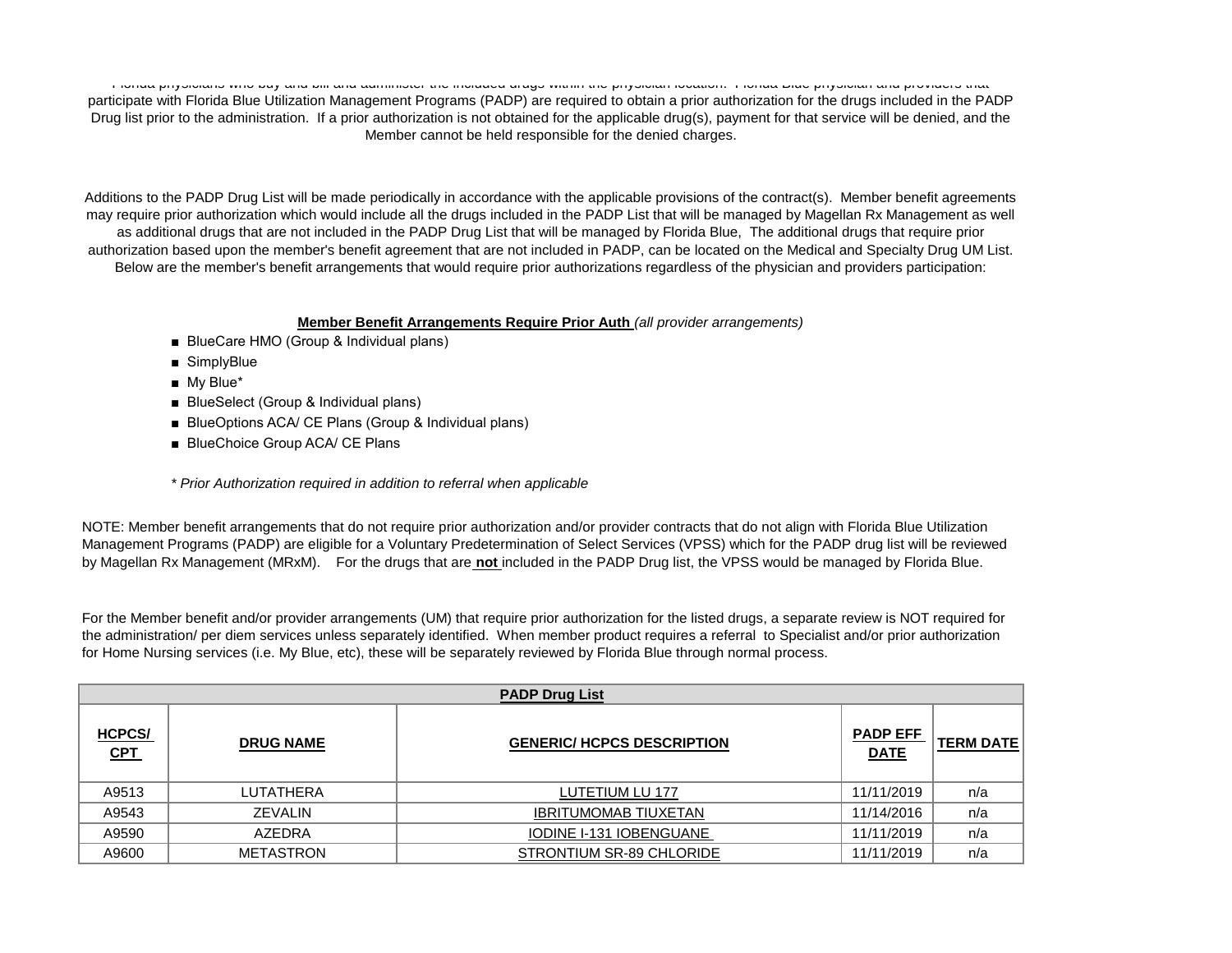|                             |                                             | <b>PADP Drug List</b>             |                                |                  |
|-----------------------------|---------------------------------------------|-----------------------------------|--------------------------------|------------------|
| <b>HCPCS/</b><br><b>CPT</b> | <b>DRUG NAME</b>                            | <b>GENERIC/ HCPCS DESCRIPTION</b> | <b>PADP EFF</b><br><b>DATE</b> | <b>TERM DATE</b> |
| A9604                       | QUADRAMET                                   | SAMARIUM SM-153 LEXIDRONAM        | 11/11/2019                     | n/a              |
| A9606                       | <b>XOFIGO</b>                               | RADIUM RA223 DICHLORIDE THER      | 11/14/2016                     | n/a              |
| A9699*                      | <b>UNCLASSIFIED</b><br>RADIOPHARMACEUTICAL* | UNCLASSIFIED RADIOPHARMACEUTICAL* | 11/11/2019                     | n/a              |
| J0129                       | <b>ORENCIA IV</b>                           | ABATACEPT                         | 01/01/2014                     | n/a              |
| J0172                       | <b>ADUHELM</b>                              | ADUCANUMAB-AVWA                   | 06/07/2021                     | n/a              |
| J0178                       | <b>EYLEA</b>                                | AFLIBERCEPT                       | 04/01/2015                     | n/a              |
| J0179                       | <b>BEOVU</b>                                | BROLUCIZUMAB-DBLL                 | 11/11/2019                     | n/a              |
| J0180                       | <b>FABRAZYME</b>                            | <b>AGALSIDASE BETA</b>            | 11/11/2019                     | n/a              |
| J0185                       | <b>CINVANTI</b>                             | <b>APREPITANT</b>                 | 11/11/2019                     | n/a              |
| J0202                       | <b>LEMTRADA</b>                             | <b>ALEMTUZUMAB</b>                | 11/14/2016                     | n/a              |
| J0219                       | <b>NEXVIAZYME</b>                           | <b>AVALGLUCOSIDASE ALFA-NGPT</b>  | 08/06/2021                     | n/a              |
| J0221                       | <b>LUMIZYME</b>                             | ALGLUCOSIDASE ALFA                | 11/11/2019                     | n/a              |
| J0222                       | <b>ONPATTRO</b>                             | <b>PATISIRAN</b>                  | 11/11/2019                     | n/a              |
| J0256                       | <b>ARALAST NP</b>                           | ALPHA 1-PROTEINASE INHIBITOR      | 01/01/2014                     | n/a              |
| J0256                       | ARALAST                                     | ALPHA 1-PROTEINASE INHIBITOR      | 01/01/2014                     | n/a              |
| J0256                       | PROLASTIN-C                                 | ALPHA 1-PROTEINASE INHIBITOR      | 01/01/2014                     | n/a              |
| J0256                       | <b>ZEMAIRA</b>                              | ALPHA 1-PROTEINASE INHIBITOR      | 01/01/2014                     | n/a              |
| J0257                       | <b>GLASSIA</b>                              | ALPHA 1-PROTEINASE INHIBITOR      | 01/01/2014                     | n/a              |
| J0470                       | <b>BAL IN OIL</b>                           | <b>DIMERCAPROL</b>                | 11/11/2019                     | n/a              |
| J0490                       | <b>BENLYSTA IV</b>                          | <b>BELIMUMAB IV</b>               | 11/11/2019                     | n/a              |
| J0491                       | <b>SAPHNELO</b>                             | <b>ANIFROLUMAB-FNIA</b>           | 07/30/2021                     | n/a              |
| J0517                       | <b>FASENRA</b>                              | <b>BENRALIZUMAB</b>               | 11/11/2019                     | n/a              |
| J0565                       | ZINPLAVA                                    | <b>BEZLOTOXUMAB</b>               | 11/11/2019                     | n/a              |
| J0567                       | <b>BRINEURA</b>                             | <b>CERLIPONASE ALFA</b>           | 11/11/2019                     | n/a              |
| J0570                       | PROBUPHINE IMPLANT                          | <b>BUPRENORPHINE IMPLANT</b>      | 11/11/2019                     | n/a              |
| J0584                       | <b>CRYSVITA</b>                             | BUROSUMAB-TWZA                    | 11/11/2019                     | n/a              |
| J0585                       | <b>BOTOX</b>                                | ONABOTULINUMTOXIN A               | 01/01/2014                     | n/a              |
| J0586                       | <b>DYSPORT</b>                              | ONABOTULINUMTOXIN A               | 01/01/2014                     | n/a              |
| J0587                       | <b>MYOBLOC</b>                              | <b>ONABOTULINUMTOXIN B</b>        | 01/01/2014                     | n/a              |
| J0588                       | <b>XEOMIN</b>                               | ONABOTULINUMTOXIN A               | 01/01/2014                     | n/a              |
| J0597                       | <b>BERINERT</b>                             | <b>C1 ESTERASE INHIBITOR</b>      | 01/01/2014                     | n/a              |
| J0600                       | <b>CALCIUM DISODIUM</b>                     | EDETATE CALCIUM DISODIUM          | 11/11/2019                     | n/a              |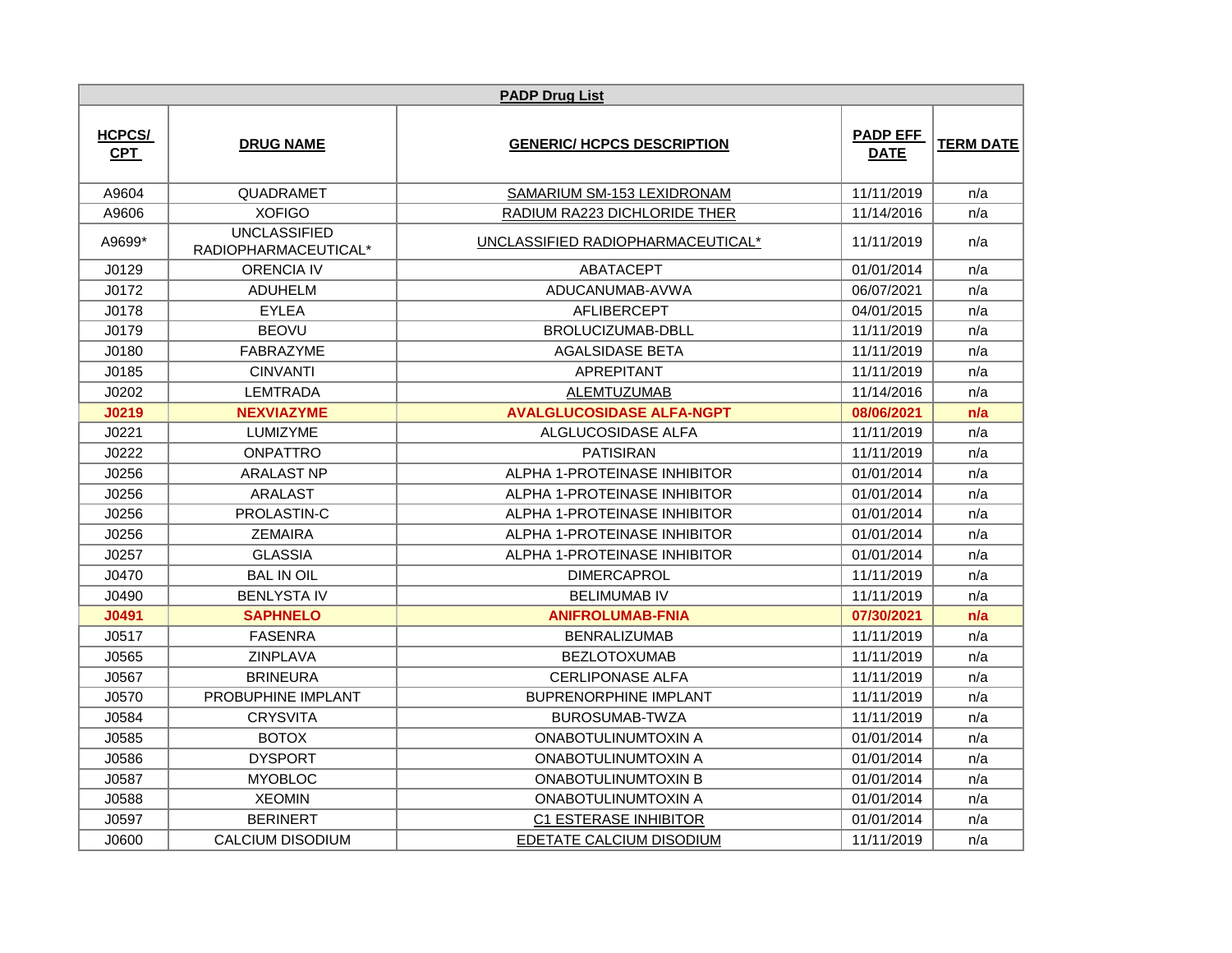|                             |                   | <b>PADP Drug List</b>                 |                                |                  |
|-----------------------------|-------------------|---------------------------------------|--------------------------------|------------------|
| <b>HCPCS/</b><br><b>CPT</b> | <b>DRUG NAME</b>  | <b>GENERIC/ HCPCS DESCRIPTION</b>     | <b>PADP EFF</b><br><b>DATE</b> | <b>TERM DATE</b> |
| J0638                       | <b>ILARIS</b>     | <b>CANAKINUMAB</b>                    | 11/14/2016                     | n/a              |
| J0641                       | <b>FUSILEV</b>    | <b>LEVOLEUCOVORIN</b>                 | 04/01/2015                     | n/a              |
| J0642                       | <b>KHAPZORY</b>   | LEVOLEUCOVORIN                        | 10/01/2019                     | n/a              |
| J0717                       | <b>CIMZIA</b>     | <b>CERTOLIZUMAB PEGOL</b>             | 01/01/2014                     | n/a              |
| J0775                       | <b>XIAFLEX</b>    | COLLAGENASE, CLOSTRIDIUM HISTOLYTICUM | 11/11/2019                     | n/a              |
| J0791                       | <b>ADAKVEO</b>    | CRIZANLIZUMAB                         | 11/20/2019                     | n/a              |
| J0881                       | <b>ARANESP</b>    | <b>DARBEPOETIN ALFA</b>               | 07/20/2009                     | n/a              |
| J0885                       | <b>EPOGEN</b>     | <b>EPOETIN ALFA</b>                   | 07/20/2009                     | n/a              |
| J0885                       | <b>PROCRIT</b>    | <b>EPOETIN ALFA</b>                   | 07/20/2009                     | n/a              |
| J0888                       | <b>MIRCERA</b>    | EPOETIN BETA (non-ESRD use)           | 01/01/2015                     | n/a              |
| J0896                       | <b>REBLOZYL</b>   | LUSPATERCEPT-AAMT                     | 11/11/2019                     | n/a              |
| J0897                       | <b>PROLIA</b>     | <b>DENOSUMAB</b>                      | 01/01/2014                     | n/a              |
| J0897                       | <b>XGEVA</b>      | <b>DENOSUMAB</b>                      | 01/01/2014                     | n/a              |
| J1290                       | <b>KALBITOR</b>   | <b>ECALLANTIDE</b>                    | 01/01/2014                     | n/a              |
| J1300                       | <b>SOLIRIS</b>    | <b>ECULIZUMAB</b>                     | 01/01/2014                     | n/a              |
| J1301                       | <b>RADICAVA</b>   | EDARAVONE                             | 11/11/2019                     | n/a              |
| J1303                       | <b>ULTOMIRIS</b>  | RAVULIZUMAB-CWVZ                      | 11/11/2019                     | n/a              |
| J1305                       | <b>EVKEEZA</b>    | EVINACUMAB-DGNB                       | 02/16/2021                     | n/a              |
| J1322                       | <b>VIMIZIM</b>    | ELOSULFASE ALFA                       | 11/11/2019                     | n/a              |
| J1325                       | <b>FLOLAN</b>     | EPOPROSTENOL                          | 11/11/2019                     | n/a              |
| J1325                       | <b>VELETRI</b>    | EPOPROSTENOL                          | 11/11/2019                     | n/a              |
| J1428                       | <b>EXONDYS 51</b> | <b>ETEPLIRSEN</b>                     | 11/11/2019                     | n/a              |
| J1439                       | <b>INJECTAFER</b> | FERRIC CARBOXYMALTOSE                 | 11/11/2019                     | n/a              |
| J1442                       | <b>NEUPOGEN</b>   | <b>FILGRASTIM</b>                     | 07/20/2009                     | n/a              |
| J1447                       | <b>GRANIX</b>     | <b>TBO-FILGRASTIM</b>                 | 01/01/2016                     | n/a              |
| <b>J1453</b>                | <b>EMEND</b>      | <b>FOSAPREPITANT</b>                  | 11/14/2016                     | 06/30/2021       |
| J1454                       | <b>AKYNZEO</b>    | <b>FOSNETUPITANT &amp; PALONOSE</b>   | 11/11/2019                     | n/a              |
| J1458                       | NAGLAZYME         | <b>GALSULFASE</b>                     | 11/11/2019                     | n/a              |
| J1459                       | <b>PRIVIGEN</b>   | HUMAN IMMUNE GLOBULIN                 | 01/16/2012                     | n/a              |
| J1554                       | <b>ASCENIV</b>    | HUMAN IMMUNE GLOBULIN                 | 10/01/2019                     | n/a              |
| J1556                       | <b>BIVIGAM</b>    | <b>HUMAN IMMUNE GLOBULIN</b>          | 01/16/2012                     | n/a              |
| J1557                       | <b>GAMMAPLEX</b>  | <b>HUMAN IMMUNE GLOBULIN</b>          | 01/16/2012                     | n/a              |
| J1561                       | <b>GAMMAKED</b>   | <b>HUMAN IMMUNE GLOBULIN</b>          | 01/16/2012                     | n/a              |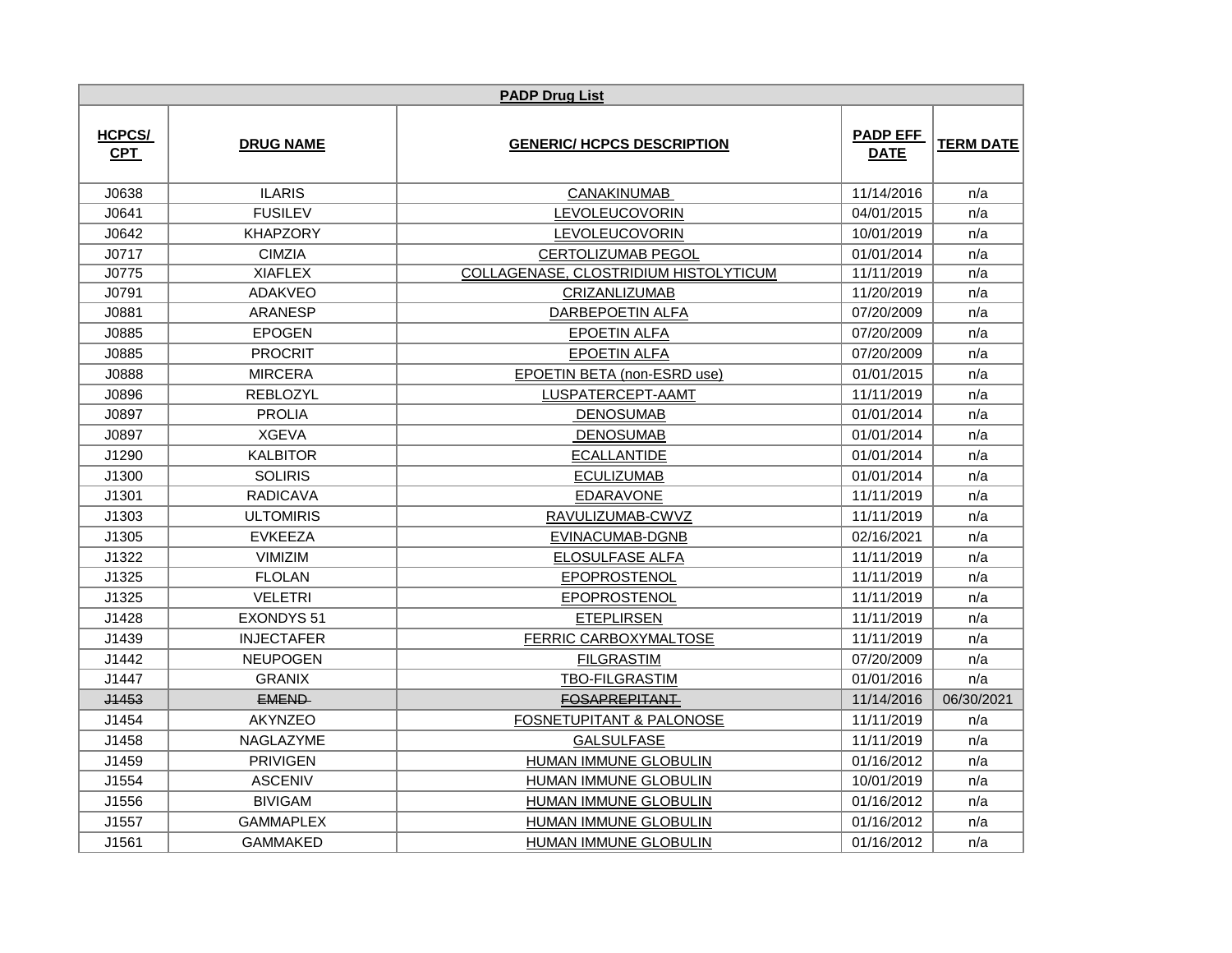|                             | <b>PADP Drug List</b>                         |                                                                      |                                |                  |  |  |
|-----------------------------|-----------------------------------------------|----------------------------------------------------------------------|--------------------------------|------------------|--|--|
| <b>HCPCS/</b><br><b>CPT</b> | <b>DRUG NAME</b>                              | <b>GENERIC/ HCPCS DESCRIPTION</b>                                    | <b>PADP EFF</b><br><b>DATE</b> | <b>TERM DATE</b> |  |  |
| J1561                       | <b>GAMUNEX</b>                                | HUMAN IMMUNE GLOBULIN                                                | 01/16/2012                     | n/a              |  |  |
| J1561                       | <b>GAMUNEX-C</b>                              | HUMAN IMMUNE GLOBULIN                                                | 01/16/2012                     | n/a              |  |  |
| J1566                       | <b>CARIMUNE NF</b>                            | HUMAN IMMUNE GLOBULIN                                                | 01/16/2012                     | n/a              |  |  |
| J1566                       | <b>GAMMAGARD SD</b>                           | HUMAN IMMUNE GLOBULIN                                                | 01/16/2012                     | n/a              |  |  |
| J1566                       | <b>PANGLOBULIN NF</b>                         | HUMAN IMMUNE GLOBULIN                                                | 01/16/2012                     | n/a              |  |  |
| J1568                       | <b>OCTAGAM</b>                                | HUMAN IMMUNE GLOBULIN                                                | 01/16/2012                     | n/a              |  |  |
| J1569                       | <b>GAMMAGARD LIQUID</b>                       | HUMAN IMMUNE GLOBULIN                                                | 01/16/2012                     | n/a              |  |  |
| J1572                       | <b>FLEBOGAMMA</b>                             | HUMAN IMMUNE GLOBULIN                                                | 01/16/2012                     | n/a              |  |  |
| J1599*                      | Unclassified IVIG*                            | <b>HUMAN IMMUNE GLOBULIN</b>                                         | 01/16/2012                     | n/a              |  |  |
| J1602                       | <b>SIMPONI ARIA</b>                           | <b>GOLIMUMAB</b>                                                     | 11/14/2016                     | n/a              |  |  |
| J1627                       | <b>SUSTOL</b>                                 | GRANISETRON, extended-release                                        | 11/11/2019                     | n/a              |  |  |
| J1726                       | <b>MAKENA</b>                                 | HYDROXYPROGESTERONE CAPROATE                                         | 11/14/2016                     | n/a              |  |  |
| J1729                       | <b>HYDROXYPROGESTERONE</b><br><b>CAPROATE</b> | HYDROXYPROGESTERONE CAPROATE                                         | 11/11/2019                     | n/a              |  |  |
| <b>J1740</b>                | BONIVA                                        | <b>HBANDRONATE SODIUM</b>                                            | 11/14/2016                     | 02/14/2021       |  |  |
| J1743                       | <b>ELAPRASE</b>                               | <b>IDURSULFASE</b>                                                   | 11/11/2019                     | n/a              |  |  |
| J1745                       | <b>REMICADE</b>                               | <b>INFLIXIMAB</b>                                                    | 01/01/2014                     | n/a              |  |  |
| J1786                       | <b>CEREZYME</b>                               | <b>IMUGLUCERASE</b>                                                  | 01/01/2014                     | n/a              |  |  |
| J1823                       | <b>UPLIZNA</b>                                | INEBILIZUMAB-CDON                                                    | 07/10/2020                     | n/a              |  |  |
| J1930                       | SOMATULINE DEPOT                              | LANREOTIDE                                                           | 11/14/2016                     | n/a              |  |  |
| J1931                       | <b>ALDURAZYME</b>                             | LARONIDASE                                                           | 11/11/2019                     | n/a              |  |  |
| J1950                       | <b>LUPRON DEPOT</b>                           | LEUPROLIDE ACETATE                                                   | 01/01/2014                     | n/a              |  |  |
| J2182                       | <b>NUCALA</b>                                 | <b>MEPOLIZUMAB</b>                                                   | 11/11/2019                     | n/a              |  |  |
| J2323                       | <b>TYSABRI</b>                                | NATALIZUMAB                                                          | 04/01/2013                     | n/a              |  |  |
| J2350                       | <b>OCREVUS</b>                                | <b>OCRELIZUMAB</b>                                                   | 11/11/2019                     | n/a              |  |  |
| J2353                       | SANDOSTATIN LAR DEPOT                         | <b>OCTREOTIDE</b>                                                    | 01/01/2014                     | n/a              |  |  |
| J2357                       | <b>XOLAIR</b>                                 | <b>OMALIZUMAB</b>                                                    | 01/01/2014                     | n/a              |  |  |
| <b>J2469</b>                | <b>ALOXI</b>                                  | <b>PALONOSETRON</b>                                                  | 07/20/2009                     | 10/31/2021       |  |  |
| J2502                       | <b>SIGNIFOR LAR</b>                           | PASIREOTIDE, Long Acting                                             | 11/11/2019                     | n/a              |  |  |
| J2503                       | <b>MACUGEN</b>                                | PEGAPTANIB SODIUM                                                    | 04/01/215                      | n/a              |  |  |
| <b>J2505</b>                | <b>NEULASTA</b>                               | <b>PEGFILGRASTIM</b><br><b>New HCPCS J2506, effective 01/01/2022</b> | 07/20/2009                     | n/a              |  |  |
| J2506                       | <b>NEULASTA</b>                               | PEGFILGRASTIM                                                        | 07/20/2009                     | n/a              |  |  |
| J2507                       | <b>KRYSTEXXA</b>                              | PEGLOTICASE                                                          | 11/14/2016                     | n/a              |  |  |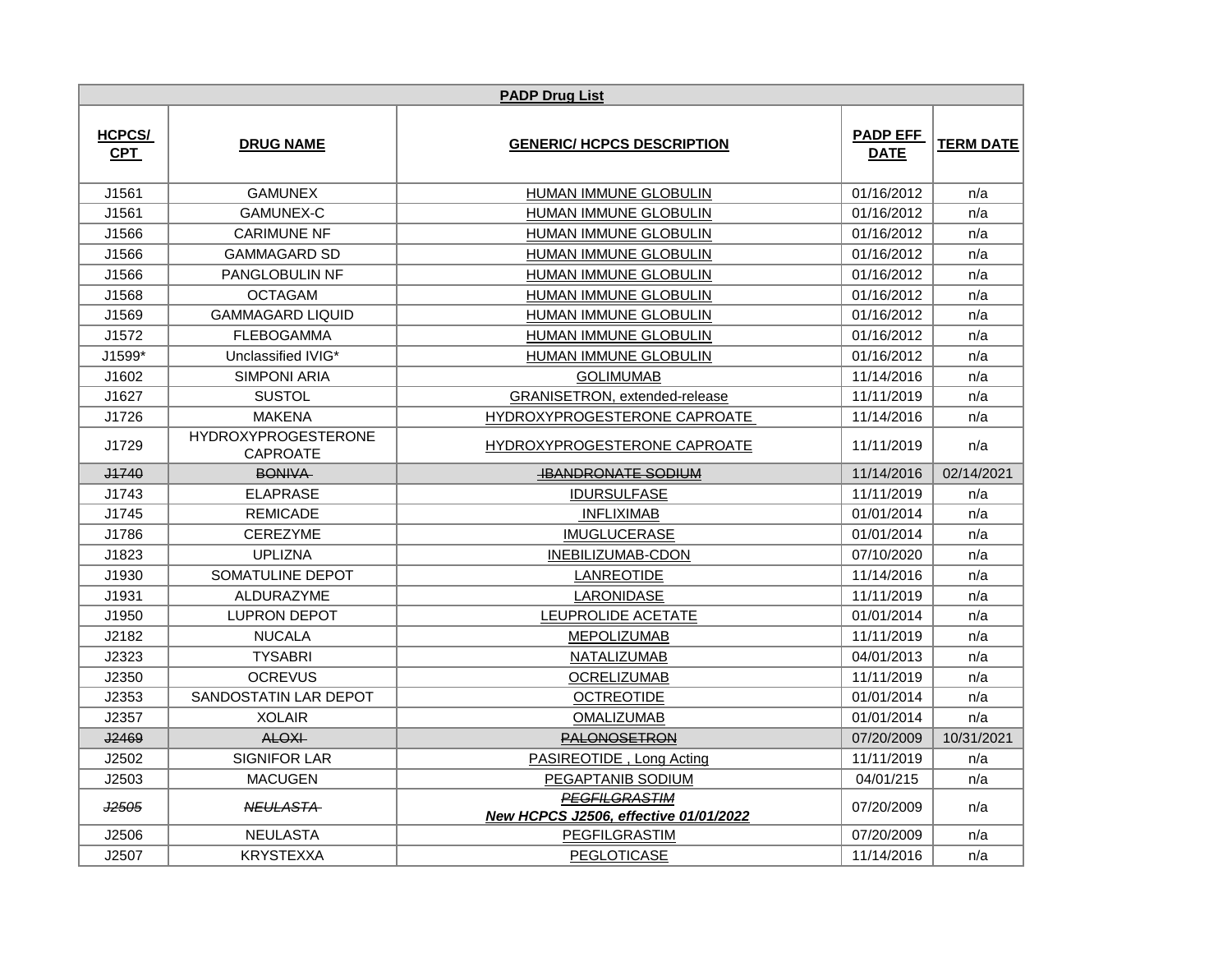|                             | <b>PADP Drug List</b>   |                                              |                                |                  |  |  |
|-----------------------------|-------------------------|----------------------------------------------|--------------------------------|------------------|--|--|
| <b>HCPCS/</b><br><b>CPT</b> | <b>DRUG NAME</b>        | <b>GENERIC/ HCPCS DESCRIPTION</b>            | <b>PADP EFF</b><br><b>DATE</b> | <b>TERM DATE</b> |  |  |
| J2562                       | <b>MOZOBIL</b>          | <b>PLERIXAFOR</b>                            | 11/14/2016                     | n/a              |  |  |
| J2724                       | <b>CEPROTIN</b>         | PROTEIN C CONCENTRATE                        | 11/11/2019                     | n/a              |  |  |
| J2778                       | <b>LUCENTIS</b>         | <b>RANIBIZUMAB</b>                           | 04/01/2015                     | n/a              |  |  |
| J2783                       | <b>ELITEK</b>           | <b>RASBURICASE</b>                           | 11/14/2016                     | n/a              |  |  |
| J2786                       | <b>CINQAIR</b>          | <b>RESLIZUMAB</b>                            | 11/11/2019                     | n/a              |  |  |
| J2787                       | PHOTREXA VISCOUS        | RIBOFLAVIN 5'PHOSPHATE                       | 11/11/2019                     | n/a              |  |  |
| J2796                       | <b>NPLATE</b>           | <b>ROMIPLOSTIM</b>                           | 01/01/2014                     | n/a              |  |  |
| J2797                       | <b>VARUBI</b>           | <b>ROLAPITANT</b>                            | 11/11/2019                     | n/a              |  |  |
| J2820                       | <b>LEUKINE</b>          | <b>SARGRAMOSTIM (GM-CSF)</b>                 | 11/14/2016                     | n/a              |  |  |
| J2840                       | <b>KANUMA</b>           | SEBELIPASE ALFA                              | 11/11/2019                     | n/a              |  |  |
| J2860                       | <b>SYLVANT</b>          | <b>SITUXIMAB</b>                             | 11/11/2019                     | n/a              |  |  |
| J3032                       | <b>VYEPTI</b>           | EPTINEZUMAB-JJMR                             | 02/21/2020                     | n/a              |  |  |
| J3060                       | <b>ELELYSO</b>          | TALIGLUCERASE ALFA                           | 11/14/2016                     | n/a              |  |  |
| J3111                       | <b>EVENITY</b>          | ROMOSOZUMAB-AQQG                             | 11/11/2019                     | n/a              |  |  |
| J3145                       | <b>AVEED</b>            | <b>TESTOSTERONE UNDECANOATE</b>              | 11/11/2019                     | n/a              |  |  |
| J3241                       | <b>TEPEZZA</b>          | TEPROTUMUMAB-TRBW                            | 01/28/2020                     | n/a              |  |  |
| J3245                       | <b>ILUMYA</b>           | <b>TILDRAKIZUMAB</b>                         | 11/11/2019                     | n/a              |  |  |
| J3262                       | <b>ACTEMRA</b>          | <b>TOCILIZUMAB</b>                           | 01/01/2014                     | n/a              |  |  |
| J3304                       | <b>ZILRETTA</b>         | TRIAMCINOLANE ACETONIDE                      | 11/11/2019                     | n/a              |  |  |
| J3315                       | <b>TRELSTAR DEPOT</b>   | TRIPTORELIN PAMOATE                          | 01/01/2014                     | n/a              |  |  |
| J3315                       | <b>TRELSTAR LA</b>      | TRIPTORELIN PAMOATE                          | 01/01/2014                     | n/a              |  |  |
| J3316                       | <b>TRIPTODUR</b>        | TRIPTORELIN, EXTENDED-RELEASE                | 11/11/2019                     | n/a              |  |  |
| J3357                       | STELARA SQ              | <b>USTEKINUMAB SQ</b>                        | 01/01/2014                     | n/a              |  |  |
| J3358                       | <b>STELARA IV</b>       | USTEKINUMAB IV                               | 07/01/2017                     | n/a              |  |  |
| J3380                       | <b>ENTYVIO</b>          | <b>VEDOLIZUMAB</b>                           | 01/01/2015                     | n/a              |  |  |
| J3385                       | <b>VPRIV</b>            | <b>VELAGLUCERASE ALFA</b>                    | 01/01/2014                     | n/a              |  |  |
| J3396                       | <b>VISUDYNE</b>         | <b>VERTEPORFIN</b>                           | 11/14/2016                     | n/a              |  |  |
| J3397                       | <b>MEPSEVII</b>         | <b>VESTRONIDASE ALFA-VJBK</b>                | 11/11/2019                     | n/a              |  |  |
| <b>J3489</b>                | <b>ZOMETA/ RECLAST</b>  | <b>ZOLEDRONIC ACID</b>                       | 01/01/2014                     | 02/14/2021       |  |  |
| J3590*                      | UNCLASSIFIED BIOLOGICS* | UNCLASSIFIED BIOLOGICS*                      | 11/11/2019                     | n/a              |  |  |
| J7311                       | <b>RETISERT</b>         | FLUOCINOLONE ACETONIDE, intravitreal implant | 11/14/2016                     | n/a              |  |  |
| J7312                       | <b>OZURDEX</b>          | DEXAMETHASONE, intravitreal implant          | 11/14/2016                     | n/a              |  |  |
| J7313                       | <b>ILUVIEN</b>          | FLUCINOLONE ACETONIDE, intravitreal implant  | 11/14/2016                     | n/a              |  |  |
| J7314                       | <b>YUTIQ</b>            | FLUOCINOLONE ACETONIDE, intravitreal implant | 11/11/2019                     | n/a              |  |  |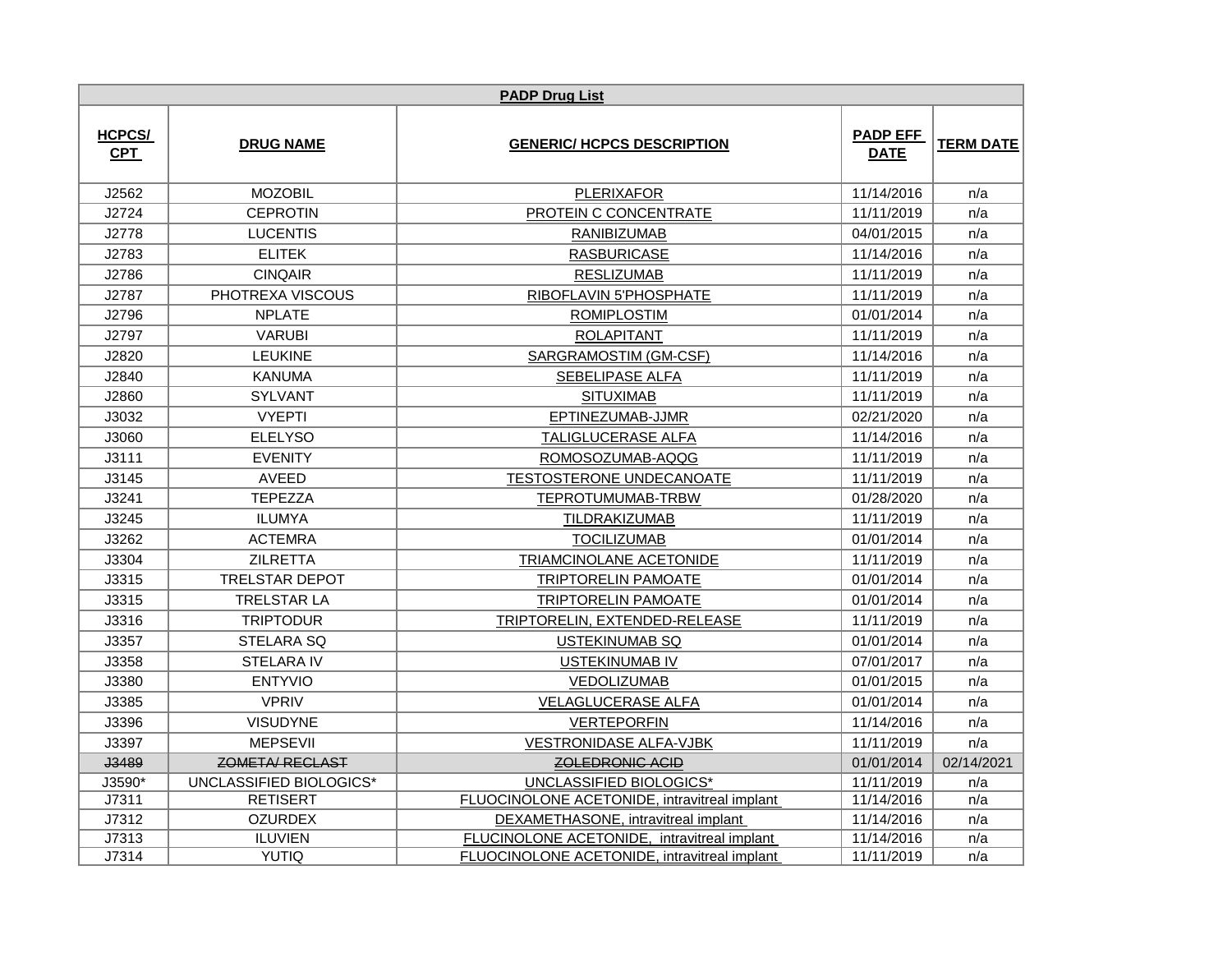| <b>PADP Drug List</b>       |                        |                                                                 |                                |                  |
|-----------------------------|------------------------|-----------------------------------------------------------------|--------------------------------|------------------|
| <b>HCPCS/</b><br><b>CPT</b> | <b>DRUG NAME</b>       | <b>GENERIC/ HCPCS DESCRIPTION</b>                               | <b>PADP EFF</b><br><b>DATE</b> | <b>TERM DATE</b> |
| J7318                       | <b>DUROLANE</b>        | HYALURONAN/ DERIVATIVE                                          | 11/11/2019                     | n/a              |
| J7320                       | GENVISC 850            | HYALURONAN/ DERIVATIVE                                          | 11/14/2016                     | n/a              |
| J7321                       | <b>HYALGAN</b>         | SODIUM HYALURONATE                                              | 04/01/2013                     | n/a              |
| J7321                       | <b>SUPARTZ</b>         | SODIUM HYALURONATE                                              | 04/01/2013                     | n/a              |
| J7321                       | VISCO-3                | SODIUM HYALURONATE                                              | 05/01/2017                     | n/a              |
| J7322                       | <b>HYMOVIS</b>         | HYALURONAN/ DERIVATIVE                                          | 01/01/2017                     | n/a              |
| J7323                       | <b>EUFLEXXA</b>        | SODIUM HYALURONATE                                              | 04/01/2013                     | n/a              |
| J7324                       | <b>ORTHOVISC</b>       | HIGH MOLECULAR WEIGHT HYALURONAN INJECTION                      | 04/01/2013                     | n/a              |
| J7325                       | <b>SYNVISC</b>         | HYLAN G-F 20                                                    | 04/01/2013                     | n/a              |
| J7325                       | <b>SYNVISC ONE</b>     | HYLAN G-F 20                                                    | 04/01/2013                     | n/a              |
| J7326                       | <b>GEL-ONE</b>         | <b>CROSS-LINKED HYALURONATE</b>                                 | 04/01/2013                     | n/a              |
| J7327                       | <b>MONOVISC</b>        | HIGH MOLECULAR WEIGHT HYALURONAN                                | 01/01/2015                     | n/a              |
| J7328                       | <b>GEL-SYN</b>         | HYALURONAN/ DERIVATIVE                                          | 01/01/2016                     | n/a              |
| J7329                       | <b>TRIVISC</b>         | HYALURONAN/ DERIVATIVE                                          | 11/11/2019                     | n/a              |
| J7331                       | <b>SYNOJOYT</b>        | <b>SYNOJOYNE</b>                                                | 11/11/2019                     | n/a              |
| J7332                       | <b>TRILURON</b>        | <b>TRILURON</b>                                                 | 11/11/2019                     | n/a              |
| J7402                       | <b>SINUVA IMPLANT</b>  | <b>MOMELASONE FUROATE SINUS IMPLANT</b>                         | 11/11/2019                     | n/a              |
| J9019                       | <b>ERWINAZE</b>        | ASPARAGINASE                                                    | 11/14/2016                     | n/a              |
| J9021                       | <b>RYLAZE</b>          | ASPARAGINASE ERWINIA CHRYSANTHAMI (RECOMBINANT)-<br><b>RYWN</b> | 06/30/2021                     | n/a              |
| J9022                       | <b>TECENTRIQ</b>       | <b>ATEZOLIZUMAB</b>                                             | 11/14/2016                     | n/a              |
| J9023                       | <b>BAVENCIO</b>        | <b>AVELUMAB</b>                                                 | 03/23/2017                     | n/a              |
| J9025                       | <b>VIDAZA</b>          | <b>AZACITIDINE</b>                                              | 04/01/2015                     | n/a              |
| J9032                       | <b>BELEODAQ</b>        | <b>BELINOSTAT</b>                                               | 11/14/2016                     | n/a              |
| J9033                       | <b>TREANDA</b>         | <b>BENDAMUSTINE</b>                                             | 04/01/2015                     | n/a              |
| J9034                       | <b>BENDEKA</b>         | <b>BENDAMUSTINE</b>                                             | 01/01/2017                     | n/a              |
| J9035                       | AVASTIN (oncology use) | <b>BEVACIZUMAB</b>                                              | 07/20/2009                     | n/a              |
| J9036                       | <b>BELRAPZO</b>        | <b>BENDAMUSTINE HCI</b>                                         | 05/15/2018                     | n/a              |
| J9037                       | <b>BLENREP</b>         | BELANTAMAB MAFODOTIN-BLMF                                       | 08/20/2020                     | n/a              |
| J9039                       | <b>BLINCYTO</b>        | <b>BLINATUMOMAB</b>                                             | 11/14/2016                     | n/a              |
| J9041                       | VELCADE                | <b>BORTEZOMIB</b>                                               | 04/01/2013                     | n/a              |
| J9042                       | <b>ADCETRIS</b>        | <b>BRENTUXIMAB VEDOTIN</b>                                      | 11/14/2016                     | n/a              |
| J9043                       | <b>JEVTANA</b>         | <b>CABAZITAXEL</b>                                              | 01/01/2014                     | n/a              |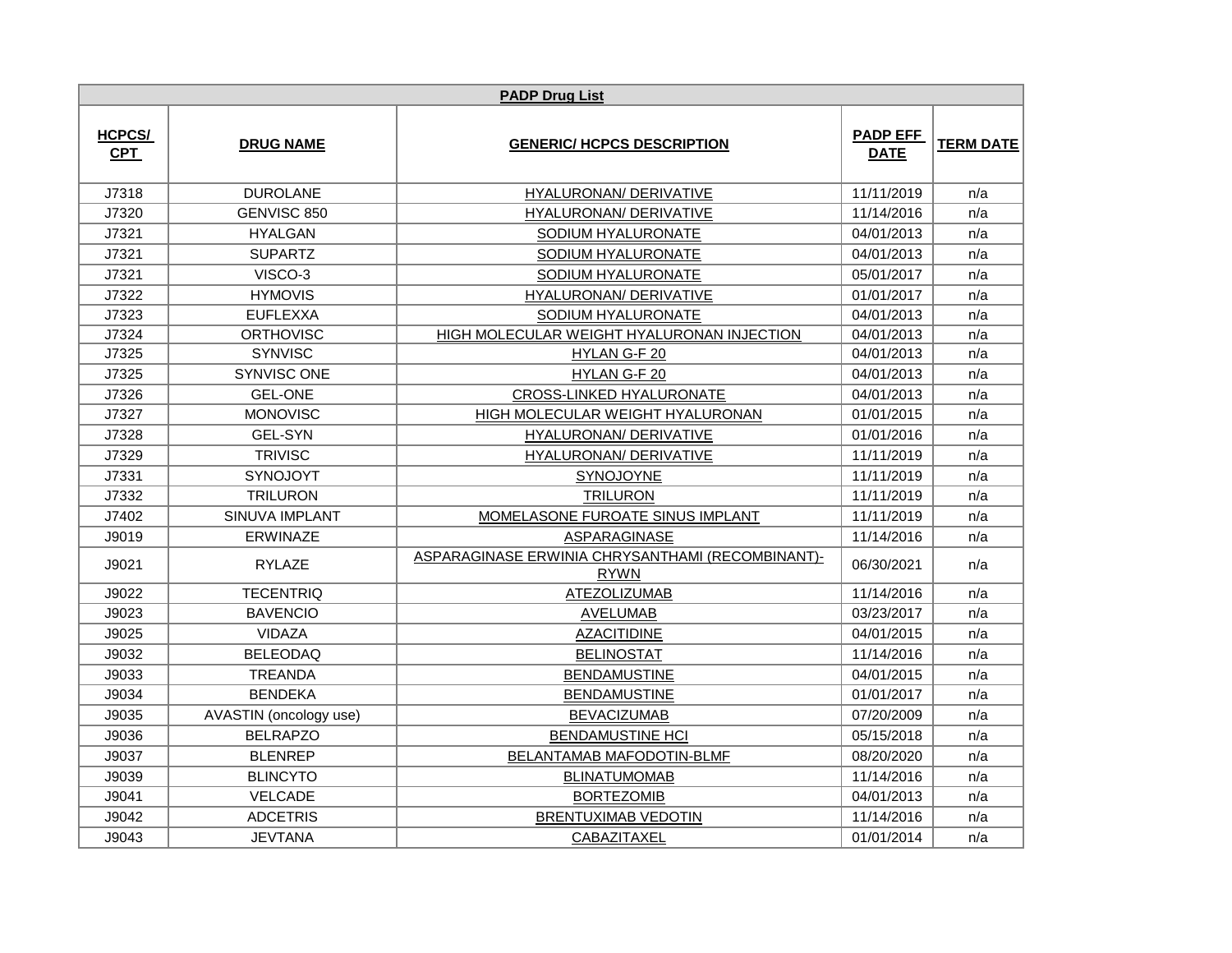|                             | <b>PADP Drug List</b> |                                   |                                |                  |  |  |
|-----------------------------|-----------------------|-----------------------------------|--------------------------------|------------------|--|--|
| <b>HCPCS/</b><br><b>CPT</b> | <b>DRUG NAME</b>      | <b>GENERIC/ HCPCS DESCRIPTION</b> | <b>PADP EFF</b><br><b>DATE</b> | <b>TERM DATE</b> |  |  |
| J9044                       | <b>BORTEZOMIB</b>     | <b>BORTEZOMIB</b>                 | 12/04/2017                     | n/a              |  |  |
| J9047                       | <b>KYPROLIS</b>       | <b>CARFILZOMIB</b>                | 11/14/2016                     | n/a              |  |  |
| J9055                       | <b>ERBITUX</b>        | <b>CETUXIMAB</b>                  | 04/01/2013                     | n/a              |  |  |
| J9057                       | <b>ALIQOPA</b>        | <b>COPANLISIB</b>                 | 09/18/2017                     | n/a              |  |  |
| J9061                       | <b>RYBREVANT</b>      | AMIVANTAMAB-VMJW                  | 05/21/2021                     | n/a              |  |  |
| J9118                       | <b>ASPARLAS</b>       | CALASPARGASE PAGOL-MKNL           | 10/01/2019                     | n/a              |  |  |
| J9119                       | <b>LIBTAYO</b>        | <b>CEMIPLIMAB-RWIC</b>            | 09/28/2018                     | n/a              |  |  |
| J9144                       | DARZALEX FASPRO       | DARATUMUMAB & HYALURONIDASE-FIHJ  | 05/11/2020                     | n/a              |  |  |
| J9145                       | <b>DARZALEX</b>       | DARALUMUMAB                       | 11/14/2016                     | n/a              |  |  |
| J9153                       | <b>VYXEOS</b>         | DAUNORUBICIN and CYTARABINE       | 08/11/2017                     | n/a              |  |  |
| J9155                       | <b>FIRMAGON</b>       | DEGARELIX, 1MG                    | 04/01/2013                     | 12/31/2014       |  |  |
| J9171                       | <b>DOCEFREZ</b>       | <b>DOCETAXEL</b>                  | 04/01/2013                     | n/a              |  |  |
| J9171                       | <b>TAXOTERE</b>       | <b>DOCETAXEL</b>                  | 04/01/2013                     | n/a              |  |  |
| J9173                       | <b>IMFINZI</b>        | <b>DURVALUMAB</b>                 | 05/01/2017                     | n/a              |  |  |
| J9176                       | <b>EMPLICITI</b>      | <b>ELOTUZUMAB</b>                 | 11/14/2016                     | n/a              |  |  |
| J9177                       | <b>PADCEV</b>         | ENFORTUMAB VEDOTIN-EJFV           | 12/18/2019                     | n/a              |  |  |
| J9179                       | <b>HALAVEN</b>        | <b>ERIBULIN</b>                   | 04/01/2013                     | n/a              |  |  |
| J9198                       | <b>INFUGEM</b>        | <b>GEMCITABINE HYDROCHLORIDE</b>  | 04/08/2019                     | n/a              |  |  |
| J9202                       | <b>ZOLADEX</b>        | <b>GOSERELIN ACETATE</b>          | 01/01/2014                     | n/a              |  |  |
| J9203                       | <b>MYLOTARG</b>       | <b>GEMTUZUMAB OZOGAMICIN</b>      | 09/07/2017                     | n/a              |  |  |
| J9204                       | <b>POTELIGEO</b>      | MOGAMULIZUMAB-KPKC                | 08/17/2018                     | n/a              |  |  |
| J9205                       | <b>ONIVYDE</b>        | <b>IRINOTECAN LIPOSOME</b>        | 11/14/2016                     | n/a              |  |  |
| J9210                       | <b>GAMIFANT</b>       | EMAPALUMAB-LZSG                   | 11/11/2019                     | n/a              |  |  |
| J9217                       | <b>ELIGARD</b>        | LEUPROLIDE ACETATE                | 01/01/2014                     | n/a              |  |  |
| J9217                       | <b>LUPRON DEPOT</b>   | LEUPROLIDE ACETATE                | 01/01/2014                     | n/a              |  |  |
| J9223                       | ZEPZALCA              | <b>LURBINECTEDIN</b>              | 06/19/2020                     | n/a              |  |  |
| J9225                       | <b>VANTAS</b>         | <b>HISTRELIN ACETTE</b>           | 01/01/2014                     | n/a              |  |  |
| J9226                       | <b>SUPPRELIN LA</b>   | <b>HISTRELIN ACETATE</b>          | 04/01/2015                     | n/a              |  |  |
| J9227                       | <b>SARCLISA</b>       | ISATUXIMAB-IRFC                   | 03/09/2020                     | n/a              |  |  |
| J9228                       | <b>YERVOY</b>         | <b>IPILIMUMAB</b>                 | 04/01/2013                     | n/a              |  |  |
| J9229                       | <b>BESPONSA</b>       | <b>INOTUZUMAB OZOGAMICIN</b>      | 08/18/2017                     | n/a              |  |  |
| J9247                       | <b>PEPAXTO</b>        | MELPHALAN FLUFENAMIDE             | 03/01/2021                     | n/a              |  |  |
| J9262                       | <b>SYNRIBO</b>        | OMACETAXINE MEPESUCCINATE         | 11/14/2016                     | n/a              |  |  |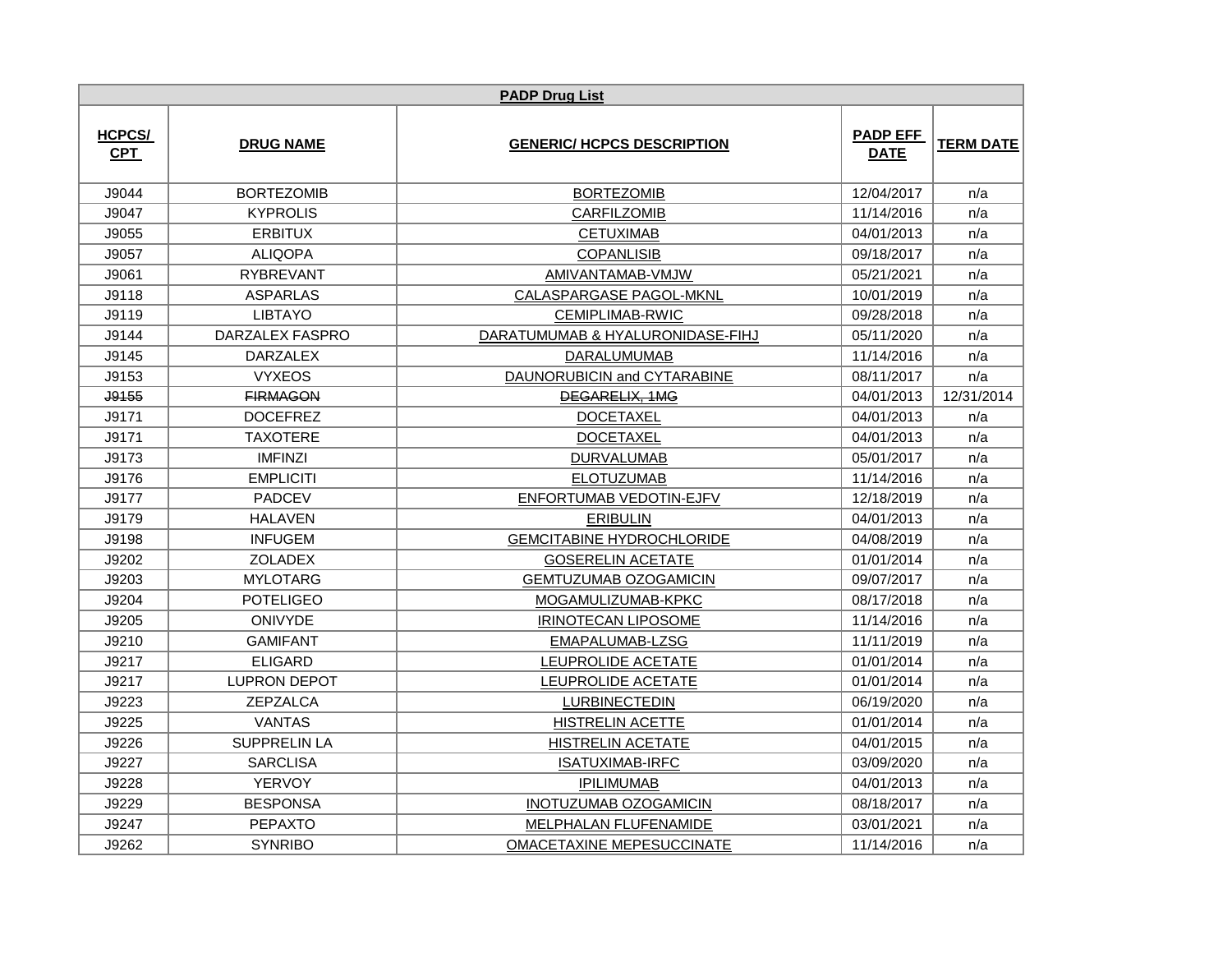|                             |                   | <b>PADP Drug List</b>                           |                                |                  |
|-----------------------------|-------------------|-------------------------------------------------|--------------------------------|------------------|
| <b>HCPCS/</b><br><b>CPT</b> | <b>DRUG NAME</b>  | <b>GENERIC/ HCPCS DESCRIPTION</b>               | <b>PADP EFF</b><br><b>DATE</b> | <b>TERM DATE</b> |
| J9263                       | <b>ELOXATIN</b>   | <b>OXALIPLATIN</b>                              | 04/01/2013                     | n/a              |
| J9264                       | ABRAXANE          | <b>PACLITAXEL</b>                               | 04/01/2013                     | n/a              |
| J9269                       | <b>ELZONRIS</b>   | TAGRAXOFUSP-ERZS                                | 12/21/2018                     | n/a              |
| J9271                       | <b>KEYTRUDA</b>   | <b>PEMBROLIZUMAB</b>                            | 11/14/2016                     | n/a              |
| J9272                       | <b>JEMPERLI</b>   | DOSTARLIMAB-GXLY                                | 04/22/2021                     | n/a              |
| J9273                       | <b>TIVDAK</b>     | <b>TISOTUMAB VEDOTIN-TFTV</b>                   | 09/20/2021                     | n/a              |
| J9281                       | <b>JELMYTO</b>    | <b>MITOMYCIN</b>                                | 04/16/2020                     | n/a              |
| J9285                       | LARTRUVO          | <b>OLARATUMAB</b>                               | 03/06/2017                     | n/a              |
| J9295                       | <b>PORTRAZZA</b>  | <b>NECITUMUMAB</b>                              | 11/14/2016                     | n/a              |
| J9299                       | OPDIVO            | <b>NIVOLUMAB</b>                                | 11/14/2016                     | n/a              |
| J9301                       | GAZYVA            | OBINUTUZUMAB                                    | 11/14/2016                     | n/a              |
| J9302                       | <b>ARZERRA</b>    | <b>OFATUMUMAB</b>                               | 11/14/2016                     | n/a              |
| J9303                       | <b>VECTIBIX</b>   | PANITUMUMAB                                     | 04/01/2013                     | n/a              |
| J9304                       | <b>PEMFEXY</b>    | PEMETREXED                                      | 10/01/2020                     | n/a              |
| J9305                       | <b>ALIMTA</b>     | PEMETREXED                                      | 04/01/2013                     | n/a              |
| J9306                       | <b>PERJETA</b>    | <b>PERTUZUMAB</b>                               | 11/14/2016                     | n/a              |
| J9307                       | <b>FOLOTYN</b>    | PRALATEXATE                                     | 11/14/2016                     | n/a              |
| J9308                       | <b>CYRAMZA</b>    | <b>RAMUCIRUMAB</b>                              | 11/14/2016                     | n/a              |
| J9309                       | <b>POLIVY</b>     | POLATUZUMAB VEDOTIN-PIIQ                        | 06/10/2019                     | n/a              |
| J9311                       | RITUXAN HYCELA    | RITUXIMAB-HYALURONIDASE                         | 06/22/2017                     | n/a              |
| J9312                       | <b>RITUXAN</b>    | <b>RITUXIMAB</b>                                | 04/01/2013                     | n/a              |
| J9313                       | <b>LUMOXITI</b>   | MOXETUMOMAB PASUDOTOX-TDFK                      | 10/16/2018                     | n/a              |
| J9316                       | <b>PHESGO</b>     | PERTUZUMAB, TRASTUZUMAB, and HYALURONIDASE-ZZXF | 06/29/2020                     | n/a              |
| J9317                       | <b>TRODELVY</b>   | SACITUZUMAB GOVITECAN-HZIY                      | 04/22/2020                     | n/a              |
| J9318                       | <b>ROMIDEPSIN</b> | ROMIDEPSIN, non-lyophilied                      | 03/13/2020                     | n/a              |
| J9319                       | <b>ISTODAX</b>    | ROMIDEPSIN, lyophilied                          | 10/01/2021                     | n/a              |
| J9325                       | <b>IMLYGIC</b>    | TALIMOGENE LAHERPAREPVEC                        | 11/14/2016                     | n/a              |
| J9330                       | <b>TORISEL</b>    | <b>TEMSIROLIMUS</b>                             | 11/14/2016                     | n/a              |
| J9348                       | <b>DANYELZA</b>   | NAXITAMAB-GQGK                                  | 11/25/2020                     | n/a              |
| J9349                       | <b>MONJUVI</b>    | TAFASITAMAB-CXIX                                | 08/03/2020                     | n/a              |
| J9352                       | YONDELIS          | <b>TRABECTEDIN</b>                              | 11/14/2016                     | n/a              |
| J9353                       | <b>MARGENZA</b>   | MARGETUXIMAB-CMKB                               | 12/16/2020                     | n/a              |
| J9354                       | <b>KADCYLA</b>    | ADO-TRASTUZUMAB                                 | 01/01/2014                     | n/a              |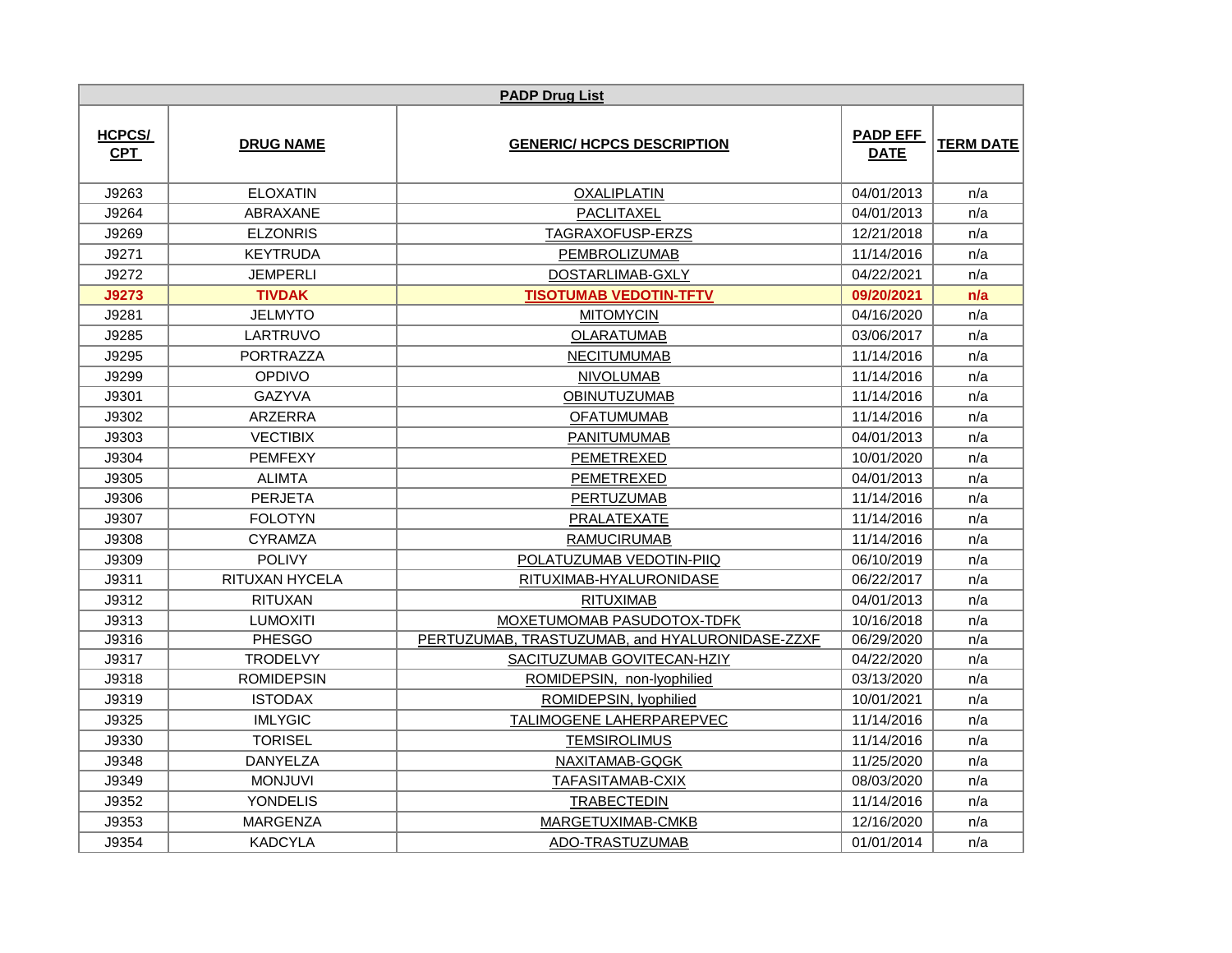|                             |                          | <b>PADP Drug List</b>                         |                                |                  |
|-----------------------------|--------------------------|-----------------------------------------------|--------------------------------|------------------|
| <b>HCPCS/</b><br><b>CPT</b> | <b>DRUG NAME</b>         | <b>GENERIC/ HCPCS DESCRIPTION</b>             | <b>PADP EFF</b><br><b>DATE</b> | <b>TERM DATE</b> |
| J9355                       | <b>HERCEPTIN</b>         | <b>TRASTUZUMAB</b>                            | 07/20/2009                     | n/a              |
| J9356                       | <b>HERCEPTIN HYLECTA</b> | TRASTUZUMAB HYALURONIDASE-OYSK                | 04/08/2019                     | n/a              |
| J9358                       | <b>ENHERTU</b>           | FAM-TRASTUZUMAB DERUXTECAN-NXKI               | 12/20/2019                     | n/a              |
| J9359                       | <b>ZYNLONTA</b>          | <b>LONCASTUXIMAB TESIRINE-LPYL</b>            | 04/23/2021                     | n/a              |
| J9400                       | ZALTRAP                  | ZIV-AFLIBERCEPT                               | 11/14/2016                     | n/a              |
| $J9999^*$                   | NOC*                     | NOC ANTINEOPLASTIC*                           | 11/14/2016                     | n/a              |
| Q2043                       | <b>PROVENGE</b>          | SIPULEUCEL-T AUTOLOGOUS CD54+ CELLS           | 04/01/2013                     | n/a              |
| Q2049                       | <b>LIPODOX</b>           | DOXORUBICIN LIPOSOMAL                         | 04/01/2015                     | n/a              |
| Q2050                       | <b>DOXIL</b>             | DOXORUBICIN LIPOSOMAL                         | 04/01/2015                     | n/a              |
| Q5101                       | <b>ZARXIO</b>            | FILGRASTIM-SNDZ                               | 07/01/2015                     | n/a              |
| Q5103                       | <b>INFLECTRA</b>         | INFLIXIMAB-DYYB, BIOSIMILAR                   | 07/01/2016                     | n/a              |
| Q5104                       | <b>RENFLEXIS</b>         | INFLIXIMAB-ABDA, BIOSIMILAR                   | 07/25/2017                     | n/a              |
| Q5106                       | <b>RETACRIT</b>          | EPOESTIN ALFA-EPBX                            | 10/01/2018                     | n/a              |
| Q5107                       | <b>MVASI</b>             | BEVACIZUMAB-AWWB                              | 09/14/2017                     | n/a              |
| Q5108                       | <b>FULPHILA</b>          | PEGFILGRASTIM-JMDB                            | 10/01/2018                     | n/a              |
| Q5109                       | <b>IXIFI</b>             | <b>INFLIXIMAB-QBTX</b>                        | 01/01/2019                     | n/a              |
| Q5110                       | <b>NIVESTYM</b>          | FILGRASTIM-AAFI                               | 01/01/2019                     | n/a              |
| Q5111                       | <b>UDENYCA</b>           | PEGFILGRASTIM-CBQV                            | 03/01/2019                     | n/a              |
| Q5112                       | ONTRUZANT                | TRASTUZUMAB-DTTB                              | 07/01/2019                     | n/a              |
| Q5113                       | <b>HERZUMA</b>           | TRASTUZUMAB-PKRB                              | 07/01/2019                     | n/a              |
| Q5114                       | <b>OGIVRI</b>            | TRASTUZUMAB-DKST                              | 12/01/2017                     | n/a              |
| Q5115                       | <b>TRUXIMA</b>           | RITUXIMAB-ABBS                                | 07/01/2019                     | n/a              |
| Q5116                       | <b>TRAZIMERA</b>         | <b>TRAZIMERA</b>                              | 10/01/2019                     | n/a              |
| Q5117                       | <b>KANJINTI</b>          | TRASTUZUMAB-ANNS                              | 07/22/2019                     | n/a              |
| Q5118                       | <b>ZIRABEV</b>           | <b>ZIRABEV</b>                                | 10/01/2019                     | n/a              |
| Q5119                       | <b>RUXIENCE</b>          | RITUXIMAB-PVVR                                | 07/23/2019                     | n/a              |
| Q5120                       | <b>ZIEXTENZO</b>         | PEGFILGRASTIM-BMEZ                            | 11/11/2019                     | n/a              |
| Q5121                       | <b>AVSOLA</b>            | INFLIXIMAB-AXXQ                               | 12/06/2019                     | n/a              |
| Q5122                       | <b>NYVEPRIA</b>          | PEGFILGRASTIM-APGF                            | 06/10/2020                     | n/a              |
| Q5123                       | <b>RIABNI</b>            | RITUXIMAB-ARRX                                | 12/17/2020                     | n/a              |
| Q5124                       | <b>BYOOVIZ</b>           | <b>RANIBIZUMAB-NUNA</b>                       | 09/20/2021                     | n/a              |
| Q9991                       | <b>SUBLOCADE</b>         | BUPRENORPHINE EXTENDED-RELEASE, 100MG OR LESS | 11/11/2019                     | n/a              |
| Q9992                       | <b>SUBLOCADE</b>         | BUPRENORPHINE EXTENDED-RELEASE, GREATER 100MG | 11/11/2019                     | n/a              |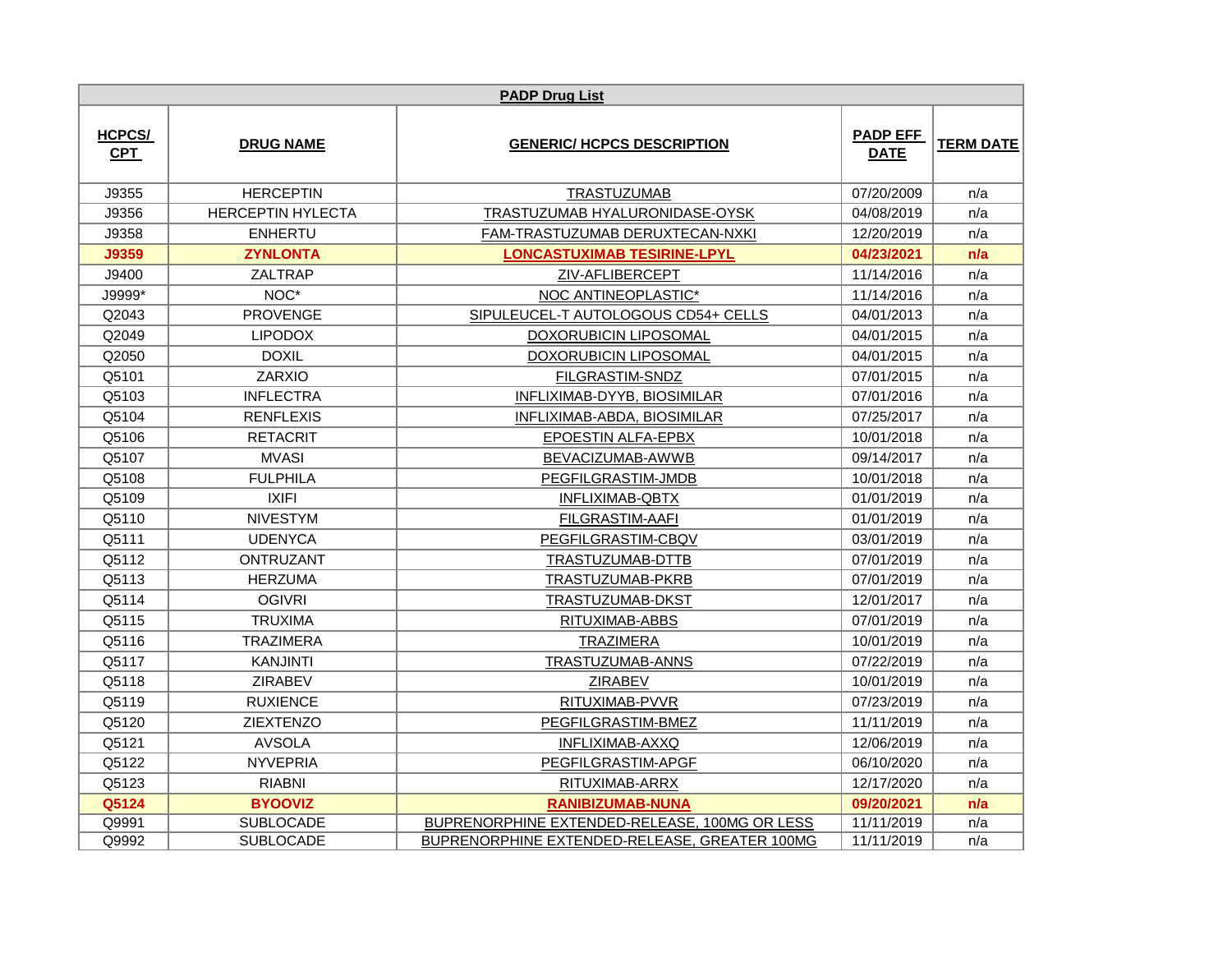|                             | <b>PADP Drug List</b> |                                   |                                |           |  |  |  |
|-----------------------------|-----------------------|-----------------------------------|--------------------------------|-----------|--|--|--|
| <b>HCPCS/</b><br><u>CPT</u> | <b>DRUG NAME</b>      | <b>GENERIC/ HCPCS DESCRIPTION</b> | <b>PADP EFF</b><br><b>DATE</b> | TERM DATE |  |  |  |

*\* Includes existing and new to market physician administered drugs that are aligned with NOC A9699, J1599, J3590 & J9999. Once drug is assigned to HCPCS, the new HCPCS will be included in the PADP Drug List*

*\*\* New HCPCS assigned by CMS. Drug was included in PADP prior to new HCPCS effective date*

|                      |                  | <b>PADP Unclassified HCPCS Drug List</b>                          |                 |                  |
|----------------------|------------------|-------------------------------------------------------------------|-----------------|------------------|
| HCPCS/               | <b>DRUG NAME</b> | <b>GENERIC/ HCPCS DESCRIPTION</b>                                 | <b>PADP EFF</b> | <b>TERM DATE</b> |
| <b>CPT</b>           |                  |                                                                   | <b>DATE</b>     |                  |
| J9999*               | <b>ALYMSYS*</b>  | <b>BEVACIZUMAB-MALY*</b>                                          | 04/13/2022      | n/a              |
| A9699*               | <b>PLUVICTO*</b> | LUTETIUM (177LU) VIPIVOTIDE TETRAXETAN*                           | 03/23/2022      | n/a              |
| J3590*               | ENJAYMO*         | SUTIMLIMAB-JOME*                                                  | 02/04/2022      | n/a              |
| J3590*               | VABYSMO*         | FARICIMAB-SVOA*                                                   | 01/28/2022      | n/a              |
| J9999*               | KIMMTRAK*        | TEBENTAFUSP-TEBN*                                                 | 01/25/2022      | n/a              |
| J3590*               | VYVGART*         | EFGARTIGIMOD ALFA-FCAB*                                           | 12/27/2021      | n/a              |
| J3590*               | <b>TEZSPIRE*</b> | TEZEPELUMAB-EKKO*                                                 | 12/17/2021      | n/a              |
| C9091**/<br>J9999*   | <b>FYARRO*</b>   | SIROLIMUS ALBUMIN-BOUND NANOPARTICLES*                            | 11/22/2021      | n/a              |
| C9093**/<br>$J3590*$ | SUSVIMO*         | RANOBIZUMAB*                                                      | 10/22/2021      | n/a              |
| C9090**/<br>J3590*   | RYPLAZIM*        | PLASMINOGEN, HUMAN-TVMH*                                          | 06/04/2021      | n/a              |
| J9999*               | CAMCEVI*         | LEUPROLIDE MESYLATE*                                              | 05/25/2021      | n/a              |
| J3590*               | REVCOVI*         | ELAPEGADEMASE-IVLR                                                | 11/11/2019      | n/a              |
| J1599*               | PANZYGA*         | <b>IMMUNE GLOBULIN IV**</b>                                       | 09/02/2019      | n/a              |
| C9085**/             | NEXVIAZYME*      | <b>AVALGLUCOSIDASE ALFA-NGPT*</b>                                 |                 | n/a              |
| $J3590*$             |                  | <b>New HCPCS, J0219 effective 04/01/2022</b>                      | 08/06/2021      |                  |
| C9086**/             | <b>SAPHNELO*</b> | ANIFROLUMAB-FNIA*                                                 | 07/30/2021      | n/a              |
| $J3590*$             |                  | New HCPCS, J0491 effective 04/01/2022                             |                 |                  |
| <b>J9999*</b>        | <b>TIVDAK*</b>   | <b>TISOTUMAB VEDOTIN-TFTV*</b>                                    | 09/20/2021      | n/a              |
|                      |                  | New HCPCS, J9273 effective 04/01/2022                             |                 |                  |
| C9084**/             | <b>ZYNLONTA*</b> | LONCASTUXIMAB TESIRINE-LPYL*                                      | 04/23/2021      | n/a              |
| <b>J9999*</b>        |                  | New HCPCS, J9359 effective 04/01/2022                             |                 |                  |
| $J3590*$             | BYOOVIZ*         | RANIBIZUMAB-NUNA*<br><b>New HCPCS, Q5124 effective 04/01/2022</b> | 09/20/2021      | n/a              |